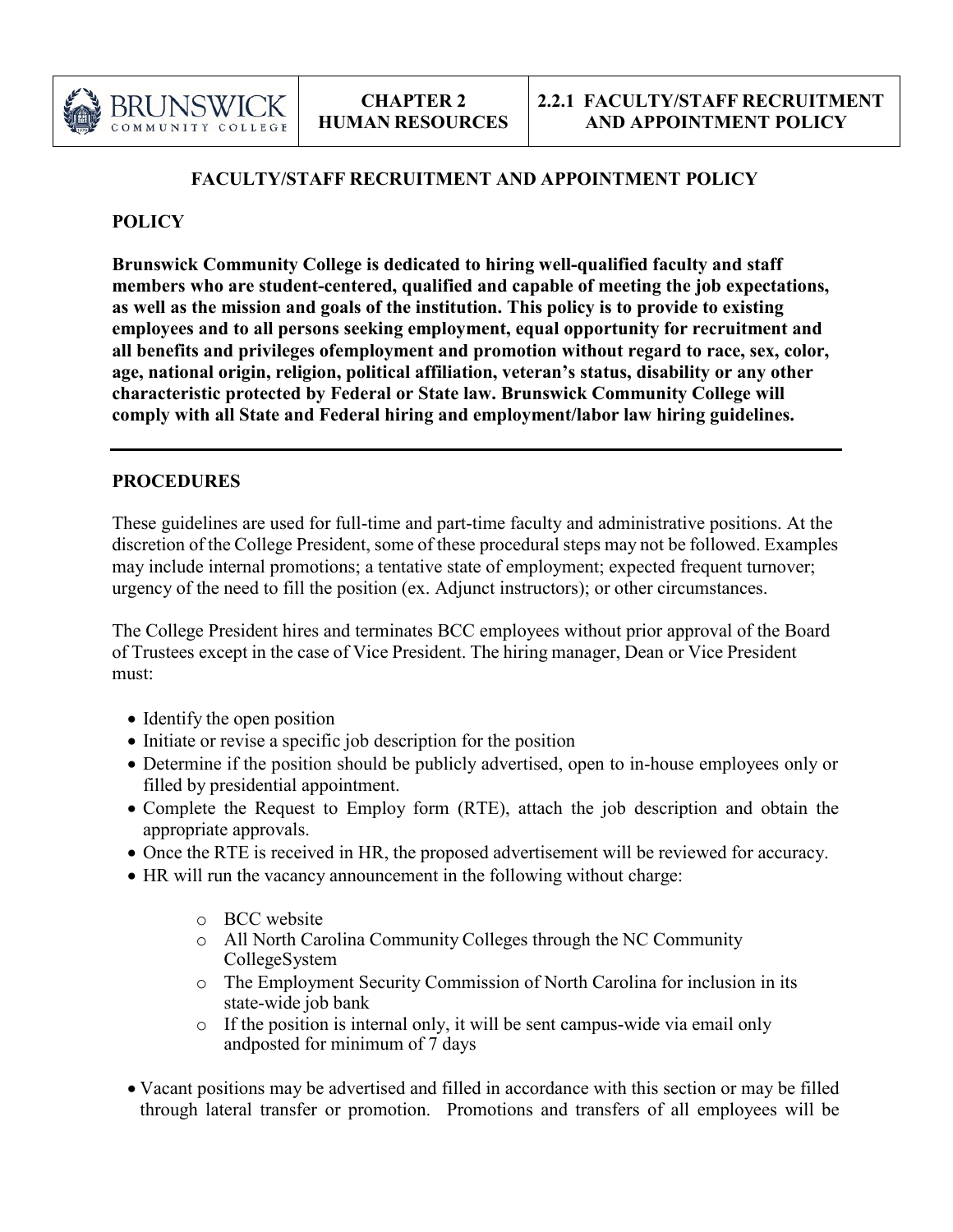

approved by the College President with recommendations from the appropriate Vice President and hiring managers and/or Deans.

- Applicants applying for vacant positions shall complete the BCC application and provide other information requested in the vacancy notice. A separate application must be completed for each position for which a candidate applies. This information must be sent to the Human Resources Department.
- The Director of Human Resources (HR) or designee will review all applications and send only those that meet the minimum published position requirements to the hiring supervisor.
- Applicants will be expected to possess at least the minimum advertised qualifications for education and experience. Applications that are incomplete will not be considered.
- If there is not a diverse pool of candidates, the position may be re-opened and re-advertised for two additional weeks, or longer if requested.
- HR will determine if diversity has been met in the pool of interviewees, and if the questions to be asked are fair and in accordance with employment law.
- Human Resources will contact the candidates to establish a time and date for the interview. Human Resources will complete a background check and reference checks of the recommended candidate(s) prior to extending a formal offer of employment.

# **Screening Committees**

The use of screening committees is required for all full-time positions unless the position is being filled through lateral transfer or promotion. The screening committee will make every effort to ensure candidates are compatible with the College and its mission. If a screening committee is used, the committee will be composed of a diverse group of faculty and staff, usually numbering 2-4 members. Committee members and alternates, if needed, will be selected by the hiring managerbut approved by the Vice President.

All committee members should understand that interviews and succeeding discussions are confidential and should not be discussed by anyone on the committee outside the committee's meetings. Committee members must not communicate with any applicants regarding their status. Talking about candidates outside of committee deliberations is unprofessional and can create liability for the College.

The College President has the right to disband the search committee as well as terminate the candidate search.

If a screening committee is used, the hiring manager or Vice President will review applications and choose from among the qualified candidates those to be interviewed by the screening committee.

The hiring manager will compile questions for the interview. These questions must be job-related and non-discriminatory. The same questions will be used for each candidate interviewed. Human Resources will review the questions and ensure they are fair and in accordance with employment law. When hiring full-time faculty members, a mini-teach is required and the hiring manager will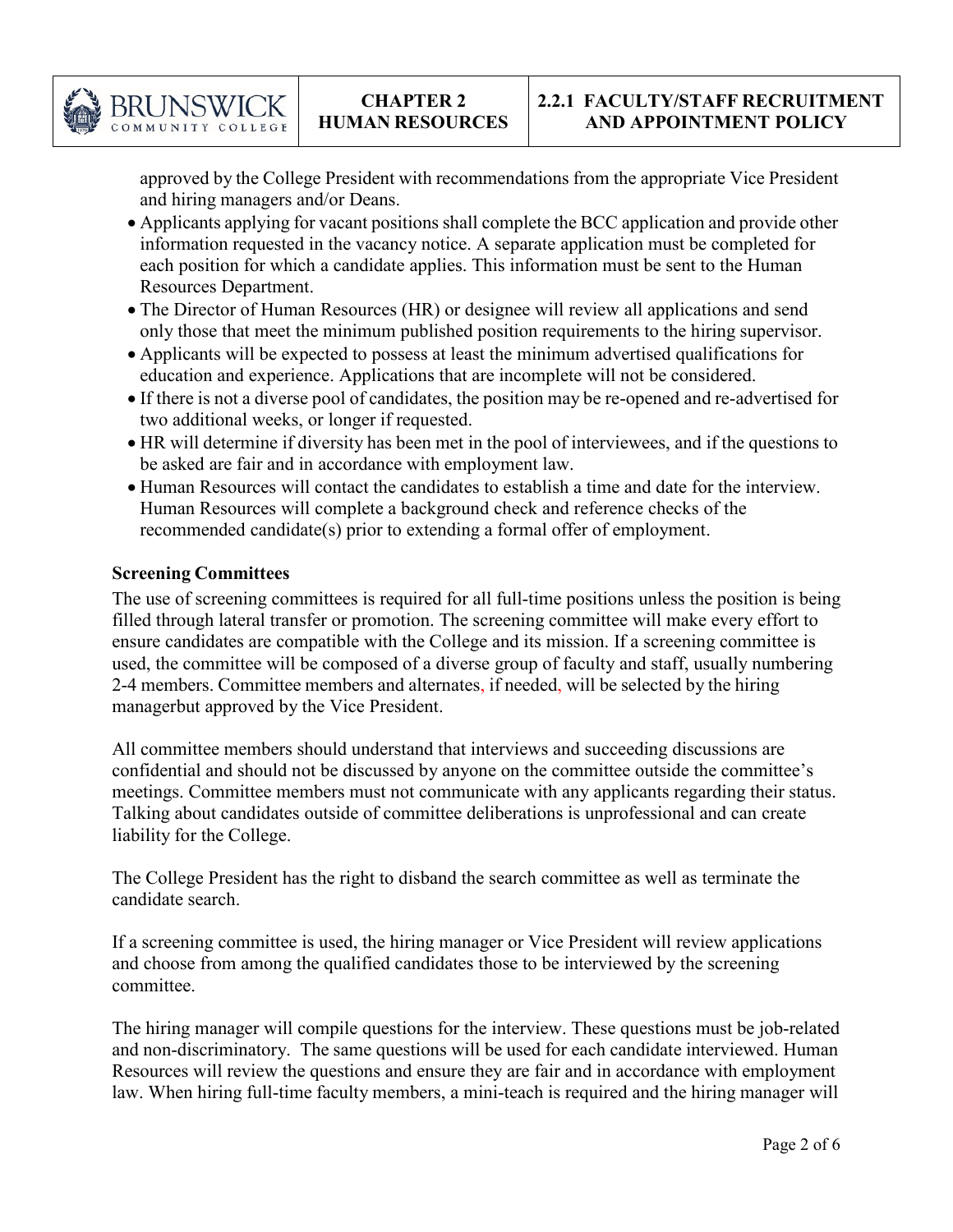

select the topic area for the mini-teach and communicate that information to HR so the candidates can be notified in advance.

Human Resources will contact candidates, arrange and participate in interviews as schedules allow.

Upon completion of interviews, on behalf of the screening committee, the screening committee chair will submit to HR the Applicant Recommendation Form, indicating the names of one, or two, qualified candidates. In the event the committee does not achieve consensus, more than one candidate may be submitted. In the case of multiple candidates, the committee will provide a list of three strengths and three weaknesses for each candidate or any other pertinent information.

When hiring full-time faculty members, the Vice President of Academic Affairs reserves the right to interview the lead candidate(s). After review of the screening committee's and/or the Vice President's recommendations, the College President may wish to interview the candidates. Human Resources will contact the candidates to establish a time and date for the interview. The President will notify the Director of Human Resources of approval or rejection of the candidates recommended. Human Resources will complete reference and background checks of the candidate before a formal offer of employment is made.

# **Employment Offers**

The Director of Human Resources will notify the prospective employee of the intent to hire, specify the salary, establish an effective hiring date and confirm a formal orientation time. An offer of employment letter will be created by the Director of Human Resources. The Director of Human Resources will inform the Vice President of the result of the offer of employment as soon as the potential employee has indicated his/her decision.

- In the event that the primary candidate rejects the offer of employment, the offer will then be extended to the second qualified candidate. If the offer is not accepted by either candidate, the job may be reposted and the selection processes begin again.
- The Director of Human Resources or designee will notify unsuccessful candidates, in writing, after the position has been filled.
- All faculty members (full and part-time) must have appropriate credentials as stipulated by the BCC FacultyCredentials Policy which mirror the faculty credentials guidelines established by the Southern Association of Colleges and Schools – Commission on Colleges (SACSCOC). In order to verify credentialsat the time of hire, it is the responsibility of the hiring manager to ensure the FacultyCredentialApproval Form is submitted with attached unofficial or official transcript(s) from educationalinstitutions previously attended by the candidate. All official transcripts must be obtained within the first 30 days of employment. If these documents cannot be produced within the allotted time, the employee's offer will be null and void. All such documents must be sent to Human Resources to be kept in the employee's personnel file.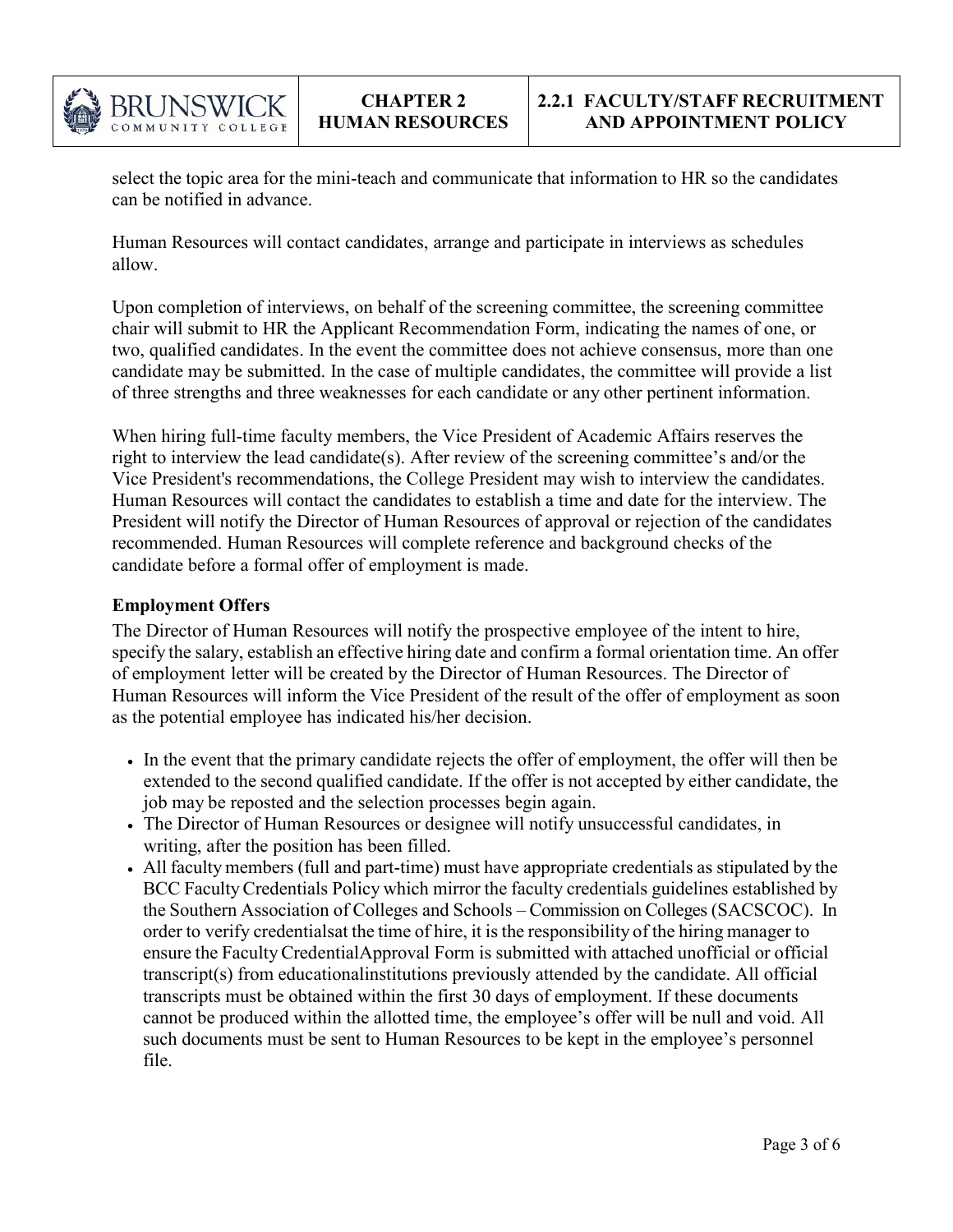

• By statute, some duties assigned to positions may be performed only by persons who are duly licensed, registered or certified as required by the relevant law or regulation. All such requirements and restrictions are specified in the statement of essential qualifications or recruitment standards for such positions. Only applicants who possess the required credentials will be considered for these positions.

If feasible, new full-time employees' first day of work will be between the first and the  $15<sup>th</sup>$  of the month.

# **Adjunct Faculty - Recruitment, Selection, and Employment Procedures**

Adjunct faculty are hired on a per course/per semester basis. They are employed under a BCC "Agreement of Employment" and work under the supervision of a Lead Instructor, Program Director, Chair, or Dean. These supervisors, in cooperation with the Director of Human Resources or designee, are responsible for recruiting and hiring adjunct faculty. The supervisors are also responsible for providing appropriate orientation and performance appraisal for instructors.

- When a vacancy occurs for an adjunct instructor, the supervisor may interview candidates who are currently teaching part-time at the College, contact candidates whose applications are on file at the College, or complete a Request to Employ form and send to Human Resources to advertise the vacancy.
- Applicants must meet all credential requirements for faculty as outlined in the BCC Faculty Credentials Policy. They are required to submit an official BCC application, a resume, and copies of transcripts documenting their College degree or diploma work, including appropriate certificates, licenses, records of specialized training, and proof of work experience.
- Deans/Chairs will interview the candidates who are best qualified for the teaching assignment. Supervisors are responsible for evaluating candidates' qualifications for the job, considering their academic and professional preparation, teaching experience, references, proficiency in oral and written communication, and other matters relevant to the teaching assignment. Supervisors will notify unsuccessful candidates.
- Hiring approval is submitted to the Vice President via the Request to Employ Form. In order to verify credentials at the time of hire, it is the responsibility of the hiring manager to ensure theFacultyCredential Approval Form issubmitted with attached unofficial or official transcript(s)from educational institutions previously attended by the candidate.
- Following the approval of the appropriate Vice President, Directors/Deans/Chairs extend job offers to prospective instructors, explain the conditions of employment, and prepare and review with the selected instructor a BCC "Agreement of Employment," which new adjuncts sign and return to the hiring supervisor.
- Directors/Deans/Chairs must forward each "Agreement of Employment" to the Vice President for Academic Affairs for final approval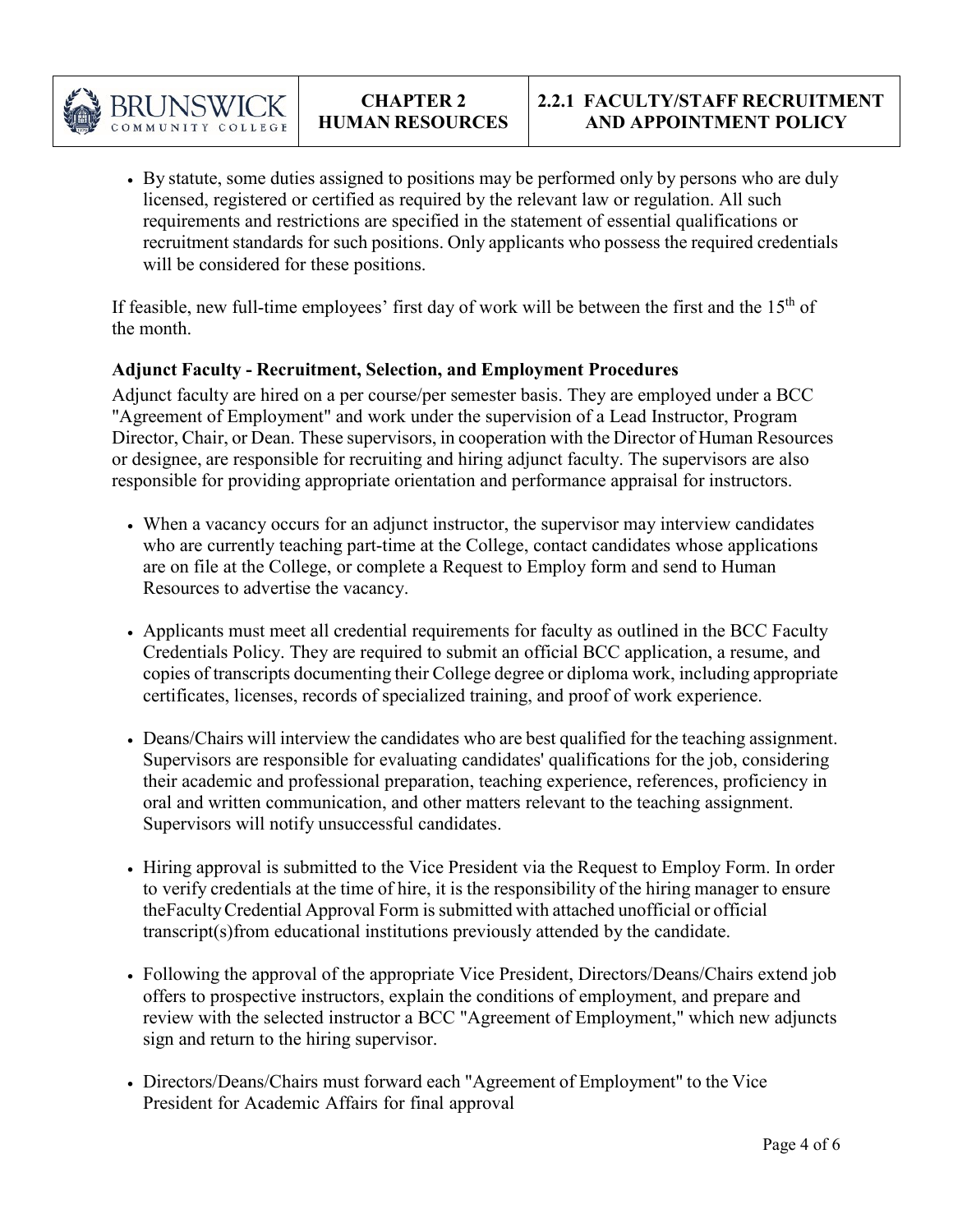

at least 10 days before the instructor starts his or her teaching assignment. Normally, such approval must be obtained before the instructor's first class meeting.

- Deans, with the help of the VP of Academic Services Administrative Assistant, are responsible for insuring the proper completed new hire paperwork is forwarded to Human Resources before the employee's first day of work.
- New instructors must provide official transcripts to the College within 30 days of their hire date. These documents should be sent to the attention of Human Resources.
- Directors/Deans/Chairs will provide each new adjunct hire with an orientation to teaching at BCC and provide training on College policies and resources. Each new adjunct hire is also required to attend an orientation with the Director of Instructional Technologies.

# **Unsolicited Applications**

The unsolicited resumes and application of applicants seeking employment will be documented in Human Resource Recruiting database and maintained for six months. Individuals interested in employment with BCC are encouraged to visit the website at: [https://www.brunswickcc.edu/contact/employment-opportunities/.](https://www.brunswickcc.edu/contact/employment-opportunities/)

# **Probationary Period of Employment**

All faculty, part-time and full-time staff will serve a 30-60-90 day probationary period of employment upon hire or the assumption of a new position at the College. Adjunct instructors will serve a probationary period of one semester or at the end of their assignedcourse. At any time during this period, probationary employees may have their employment terminatedwithout a hearing if they, in the opinion of their superior, are not performing the assigned tasks satisfactorily, provided that such dismissal of full-time employees is approved by the College President.

# **Background Check**

All faculty, full-time and part-time employees will be checked for any criminal record prior to start date. Criminal convictions are not an absolute bar to employment, but may be considered only in relation to specific job requirements. These reports may contain information regarding criminal history, credit history, motor vehicle records ("driving records"), and verification of education or employment history or other background checks. All employees hired, not just those limited to involving fiscal accountability or access to sensitive/confidential information, will be required to provide authorization to conduct a criminal background check and will be checked for any criminal record.

# **Employee Orientation**

Normally, each full-time and part-time employee will be oriented during or before his/her first day on the job. Human Resources and the employee's supervisor are jointly responsible for conducting the orientation. The new employee's supervisor isresponsible for ensuring that the employee reports to the Human Resources office for orientation during the first day on the job